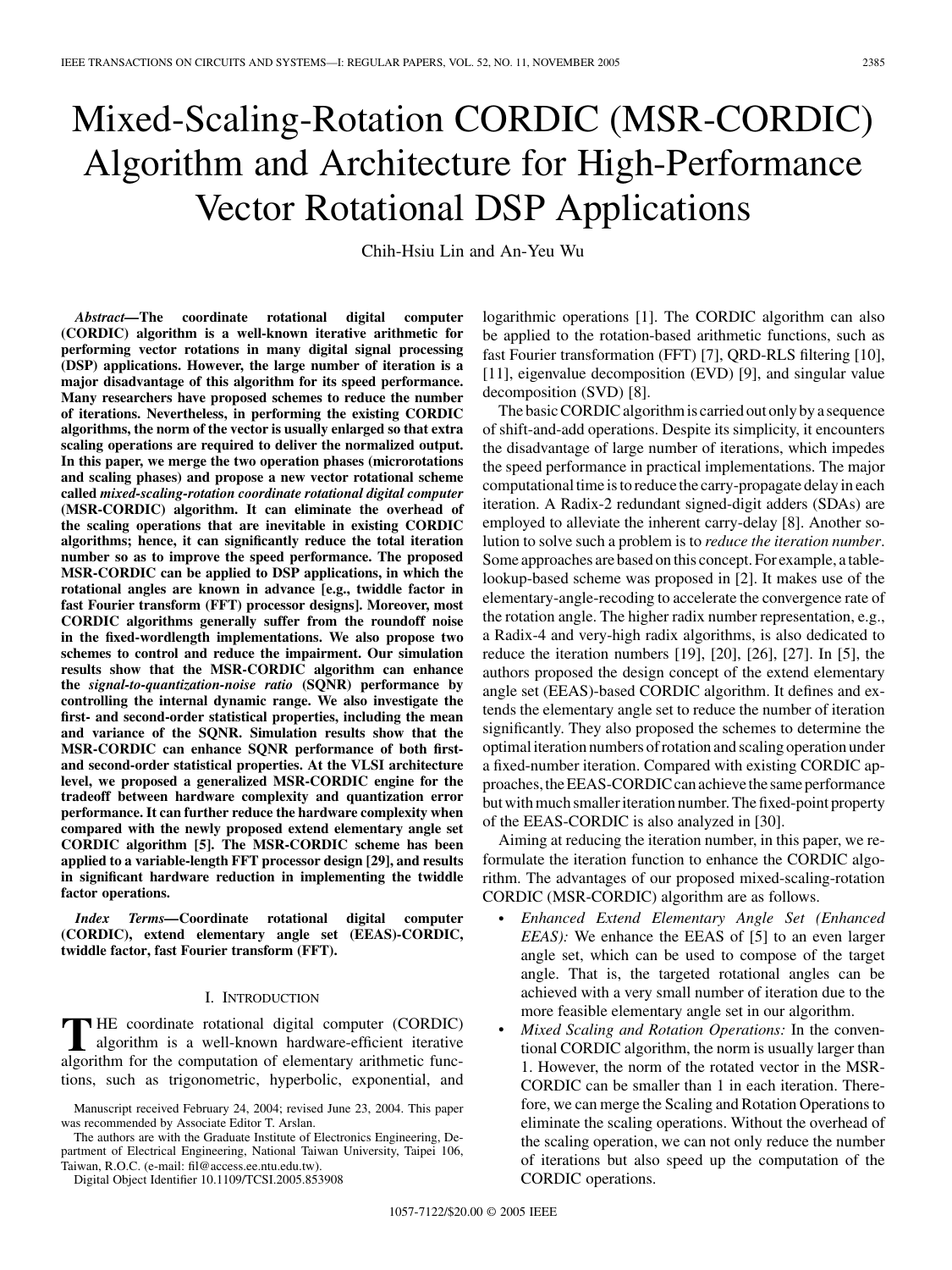- *Universal Vector Rotational CORDIC Engine:* The MSR-CORDIC can be seen as a universal vector rotational CORDIC engine. The AR CORDIC [[18\]](#page-11-0), fast CORDIC [[25\]](#page-11-0), MVR-CORDIC [[3\]](#page-11-0), and EEAS-CORDIC [\[5](#page-11-0)] can be considered as subsets of the proposed MSR-CORDIC. At the architecture level, we propose  $a$  generalized MSR-CORIDC to achieve better signal-to-quantization-noise ratio (SQNR) performance at only small hardware overhead. That is, we can tradeoff between the SQNR performance and hardware complexity.
- *Reduction of Roundoff Noise:* In the conventional CORDIC algorithms, rotation operations are performed to approximate the target rotation angle. Then, scaling operations are executed to minimize the norm error between the initial and final vectors. From the viewpoint of the dynamic range and fixed-point properties, it is disadvantageous to enlarge the norm repeatedly. In the MSR-CORDIC, the norm of the input vector can be either scaled down or enlarged. Due to this interesting feature, the variation of the norm can be adjusted and guaranteed to have a very small dynamic range throughout all the rotation procedure. Two schemes are proposed in this paper to control and alleviate the impairment of dynamic range. Furthermore, minimizing the SQNR values in the two separate phases (rotation and scaling) are usually processed independently in conventional CORDIC algorithms. Hence, the solution will be local, but not global. In the proposed MSR-CORDIC, we aim at searching for a global solution so that merge both the angle and norm error can be minimized together.
- *Smaller Variation of SQNR:* The mean of SQNR is a good index to compare the error performance of the vector rotational operations. The SQNR value indicates the firstorder statistical property of the error distribution. On the order hand, the variance of SQNR, the second order statistics, can help to see the variation of SQNR in achieving the target rotational angles. Intuitively, it is better that the variation of quantization error is smaller. Simulation results show that our design can enhance SQNR performance in terms of both first- and second-order statistical properties.

The proposed MSR-CORDIC is very suitable for a variety of DSP applications such as digital lattice filter [\[12](#page-11-0)]–[[14\]](#page-11-0), and discrete trigonometer transforms [\[15](#page-11-0)]–[\[17\]](#page-11-0). The major feature of these applications is that all the rotation angles are fixed and known in advance, so that we can calculate the set of control parameters corresponding to each angle in advance and store them in the ROM. By using the proposed MSR-CORDIC algorithm, the vector rotation can be accomplished with only 20 adders/subtractors of 16 bit wordlength, whereas the SQNR performance in an average sense is as high as 90.0 dB. Compared with the AR technique in [\[18](#page-11-0)] and EEAS approach in [\[5](#page-11-0)], we only need 44.6% and 72.4% of hardware complexities, respectively, to achieve the similar SQNR performance. The proposed MSR-CORDIC is very suitable for performing the twiddle Factor function of the FFF processor, and it has been demonstrated in [\[29](#page-11-0)].

The rest of the paper is organized as follows. We have a brief review of the CORDIC algorithm in Section II. We propose the MSR-CORDIC algorithm in Section III and discuss the issue of the error performance and roundoff noise in Section IV. We also propose two schemes to reduce the impairment. The

RDP strategy is applied to the tradeoff between hardware consumption and SQNR performance. In SectionV, we make some system performance comparisons and establish the relationship between the signal dynamic range and error performance. Section VI shows the iterative and parallel system architectures. Finally, Section VII concludes our work.

## II. REVIEW OF RELATED CORDIC ALGORITHMS

# *A. Conventional CORDIC Algorithm*

Given a rotation angle and input vector  $[x, y]^T$ , the target vector  $[x' y']^T$  can be computed as

$$
\begin{bmatrix} x' \\ y' \end{bmatrix} = \begin{bmatrix} \cos \Theta & -\sin \Theta \\ \sin \Theta & \cos \Theta \end{bmatrix} \begin{bmatrix} x \\ y \end{bmatrix}.
$$
 (1)

Using the concept of microrotation in [[1\]](#page-11-0)–[\[3](#page-11-0)], we can decompose the target rotation angle into predefined elementary angles. Hence, (1) can be rewritten as

$$
\begin{bmatrix} x' \\ y' \end{bmatrix} = \left( \prod_{n=0}^{N-1} \begin{bmatrix} \cos \theta_n & -\mu_n \sin \theta_n \\ \mu_n \sin \theta_n & \cos \theta_n \end{bmatrix} \right) \begin{bmatrix} x \\ y \end{bmatrix}
$$

$$
= \left( \prod_{n=0}^{N-1} \cos \theta_n \right) \left( \prod_{n=0}^{N-1} \begin{bmatrix} 1 & -\mu_n \tan \theta_n \\ \mu_n \tan \theta_n & 1 \end{bmatrix} \right)
$$

$$
\times \begin{bmatrix} x \\ y \end{bmatrix}
$$
(2)

$$
\Theta = \sum_{n=0}^{N-1} \mu_n \theta_n + \zeta \tag{3}
$$

where  $\Theta$  is the expected rotation angle; N is the number of rotations;  $\theta_n \triangleq \tan^{-1}(2^{-n}), n = 1, 2, ..., N-1$  denotes the elementary angle (or microangle);  $\mu_n \in \{-1, 1\}$  indicates the direction of rotation for  $n = 0, ..., N - 1$ ; and  $\zeta$  is the residual angle.

We summarize the iterative equations of the conventional CORDIC algorithm in Table I, where  $[x(n), y(n)]^T$  is the vector to be rotated;  $z(n)$  is the accumulation of rotation angle; the vector  $[x_N, y_N]^T$  is the final vector; and P is the scaling factor, which is equal to  $\prod_{n=0}^{N-1} \cos \theta_n$ . In the rotational phase, the rotated vector is moved toward the target rotation angle iteratively according to (4). As we can see, the norm of the rotated vector will be changed in this procedure; therefore, we have to perform the scaling operations in the scaling phase to obtain the corrected norm value. Given the number of iterations, the scaling factor can be computed in advance. Several CORDIC-like schemes are proposed to perform the scaling operation in an efficient way [\[21](#page-11-0)]–[[23\]](#page-11-0).

### *B. MVR-CORDIC and EEAS-CORDIC Algorithms*

In the modified vector rotation (MVR)-CORDIC algorithm [[3\]](#page-11-0), the authors made modifications on the rotation procedure to reduce the iteration as well as to accelerate the computational speed. Meanwhile, in [\[5](#page-11-0)] the authors extended the MVR-CORDIC work, and proposed a new idea to extend the Elementary Angle Set as shown

$$
\theta \in \left\{ \arctan\left(\sum_{i=1}^{I} \mu_i 2^{-s_i} \right) \mid \mu_i \in \{-1, 0, 1\}
$$

$$
s_i \in \{0, 1, \dots, S\} \right\}
$$
(8)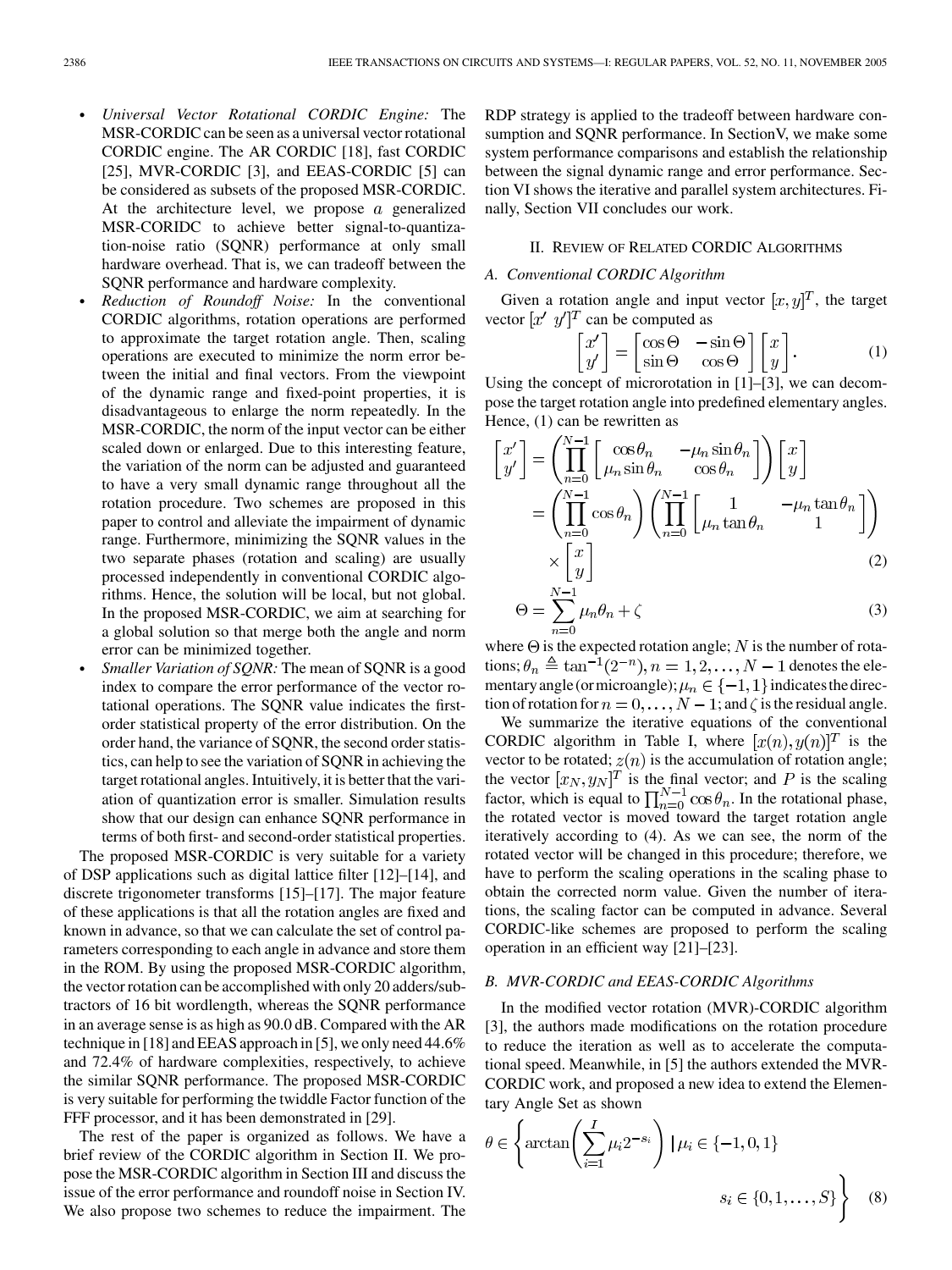TABLE I SUMMARY OF THE CONVENTIONAL CORDIC ALGORITHM

#### **I. Rotational Phase**

For  $n = 0, ..., N-1$ 

- Perform micro rotation:

$$
\begin{bmatrix} x(n+1) \\ y(n+1) \end{bmatrix} = \begin{bmatrix} 1 & -\mu_n \times 2^{-n} \\ \mu_n \times 2^{-n} & 1 \end{bmatrix} \begin{bmatrix} x(n) \\ y(n) \end{bmatrix},
$$
\n(4)

Calculate elementary angle

$$
\theta_n = \mu_n \tan^{-1}\left(2^{-n}\right),\tag{3}
$$

Update accumulation angle

$$
z(n+1) = z(n) + \mu_n \theta_n,\tag{6}
$$

End

**II.** Scaling Phase (adjust norm)

$$
\begin{bmatrix} x_N \\ y_N \end{bmatrix} = P \begin{bmatrix} x(N) \\ y(N) \end{bmatrix},
$$
  
\n
$$
P = \prod_{n=0}^{N-1} \left( \sqrt{1 + 2^{-2n}} \right)^{-1}.
$$
 (7-a)

where  $I$  is defined as the Extending Factor and denotes the number of Singed Power-of-Two (SPT) terms;  $S$  denotes the number of maximum shift. In [\[5](#page-11-0)], the extending factor is set to 2. Based on (8), the EEAS has larger elementary angle set than the conventional CORDIC algorithm. We illustrate the effectiveness of the EEAS-CORDIC algorithm in Fig. 1. Fig. 1(a) depicts the elementary angles that can be achieved in the conventional CORDIC algorithm. For a fair comparison, we show the elementary angles of the EEAS-CORDIC algorithm, which has the same adder count as the conventional CORDIC algorithm, in Fig. 1(b). Fig. 1(b) shows that there are the more reachable elementary angles in the EEAS-CORDIC algorithm. This special feature can achieve better performance, including smaller quantization errors, hardware cost reduction, and lower computational complexity. As discussed in [[5\]](#page-11-0), the scaling function can be written as

$$
P = \prod_{n} p_n, \quad p_n = \left( \sqrt{1 + \left( \sum_{i=1}^{I} 2^{-s_i} \right)^2} \right)^{-1} \tag{9}
$$

where  $p_n$  is the *n*-th iteration scaling factor. Equation (9) shows that all scaling factors are different and depend on their own rotation angle. We depict the *constellations* (all reachable points of rotational angles) of the EEAS-CORDIC in Fig. 2(b). Note that the EEAS-CORDIC is suitable for vector rotation of fixed angles (e.g., twiddle factor of FFT). That is, in order to perform the forward rotation, we have to calculate the scaling factors of all rotation angles *off-line*, and store the pre-computed parameters in ROM in practical applications.

#### III. THE PROPOSED MSR-CORDIC ALGORITHM

 $\sqrt{5}$ 

Since the scaling factor is always greater than 1 in the existing CORDIC algorithms, it is necessary to scale down the norm of the input vector to its initial value in the scaling phase. Furthermore, the SQNR performance will be degraded due to the growth of the scaling factor. To alleviate the degradation of the SQNR performance, it is better to keep the norm of the input vector as close as to unity during each iteration. We will analyze this dynamic range issue in Section IV-B. Additionally, if the norm of the rotated vector is moved to the same as the original vector in the final microrotation operation, we can reduce the overhead of the scaling operation. Based on the idea, we reformulate the iterative arithmetic as follows:

Mixed Scaling Rotation  
For 
$$
n = 1, ..., N
$$

$$
\begin{bmatrix} x(n) \\ y(n) \end{bmatrix} = \begin{bmatrix} \sum_{j=1}^{J} \eta_j(n) 2^{-s_j(n)} & -\sum_{i=1}^{I} \mu_i(n) 2^{-t_i(n)} \\ \sum_{i=1}^{I} \mu_i(n) 2^{-t_i(n)} & \sum_{j=1}^{J} \eta_j(n) 2^{-s_j(n)} \\ \times \begin{bmatrix} x(n-1) \\ y(n-1) \end{bmatrix} \end{bmatrix}
$$
(10)

— *Calculate elementary angle*

$$
\theta_n = \tan^{-1}\left(\frac{\sum_{i=1}^I \eta_i(n) 2^{-s_i(n)}}{\sum_{j=1}^J \mu_j(n) 2^{-t_j(n)}}\right) \tag{11}
$$

— *Update accumulation angle*

$$
z(n) = z(n-1) + \theta_n \tag{12}
$$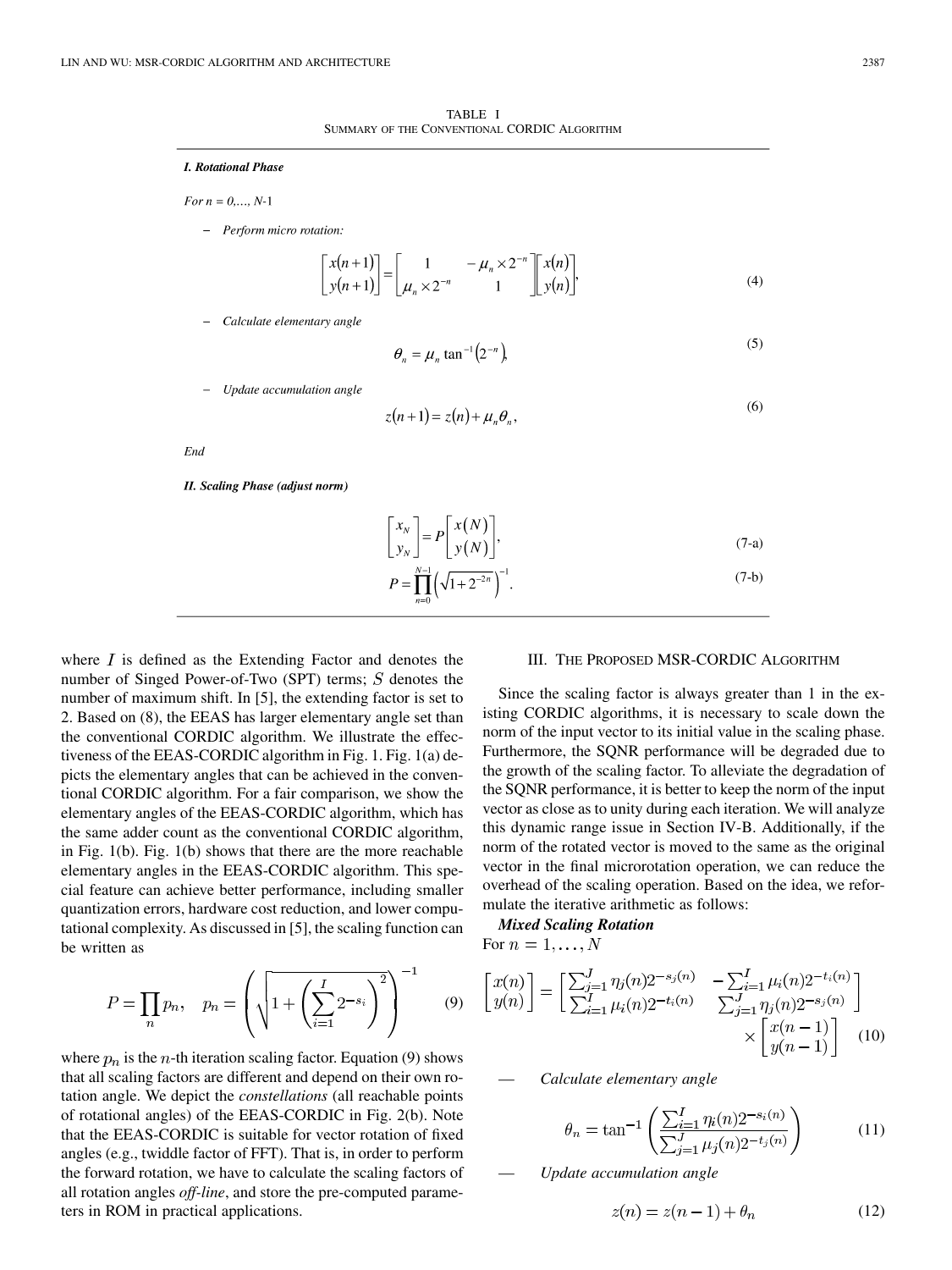$0.\xi$  $0.6$  $0.4$  $0.2$  $\sqrt{2}$  $-0.2$  $-0.4$  $-0.6$  $-0.8$  $0.2$  $0.6$  $0.8$  $-0.8$  $-0.6$  $-0.4$  $-0.2$  $\Omega$  $0.4$  $\overline{1}$  $(a)$  $0.8$  $0.6$  $0.4$  $0.2$  $\sqrt{2}$  $-0.2$  $-0<sub>4</sub>$  $-0.6$  $-0.8$ -1  $-0.8$  $-0.6$  $-0.4$  $\Omega$  $0.2$  $0.4$  $0.8$  $-0.2$  $0.6$  $(b)$ 

Fig. 1. Constellation of Elementary angle Set. (a) Conventional CORDIC with  $N = 4$ . (b) EEAS-CORDIC with  $S = 4$  after applying the scaling operations.

$$
- \text{Amplifying factor in the nth rotation}
$$
\n
$$
p_n = \left( \sqrt{\left( \sum_{i=1}^{I} 2^{-s_i(n)} \right)^2 + \left( \sum_{j=1}^{J} 2^{-t_j(n)} \right)^2} \right)^{-1}
$$
\nProduct of the amplifying factor in the nth rotation

— *Product of the amplifying factor in the th rotation*

$$
\overline{p_n} = \overline{p_{n-1}} \times p_n \tag{14}
$$

*End* — *Scaling factor*

$$
P = \prod_{n=1}^{N} p_n \tag{15}
$$

where  $n$  denotes the  $n$ th iteration and  $N$  denotes the total number of iterations;  $\eta_i(n), \mu_i(n) \in \{-1, 0, 1\}$ . In the MSR-CORDIC algorithm,  $\eta_i(n)$  or  $\mu_i(n) = 0$  is valid, but it is invalid in the conventional CODDIC algorithm;  $s_i(n), t_i(n) \in \{0, 1, \ldots, S\}$ , and S denotes the number of maximum shift;  $I$  and  $J$  denote the number of SPT terms of  $x(n)$  and  $y(n)$ , respectively, and they are referred to as the Extending Factor;  $\theta_n$  is the *n*th elementary angle;  $z_n$  is the accumulative angle, and  $z_0$  is 0;  $\overline{p_n}$  denotes the product of the amplifying factors in *n*th iteration. The initial value of  $\overline{p_0}$  is 1, and  $P$  denotes the Scaling Factor. In the MSR-CORDIC algorithm,  $P$  is always designed as close as possible to unity.  $N_{\rm spt}$  is denoted as the number of SPT terms used in performing (6), which is the sum of  $I$  and  $J$ .

The proposed MSR-CORDIC algorithm is called MSR-CORDIC. The reason is that we can perform the microrotation operation and scaling operations at the same time. Equations (10)–(15) show that the  $x(n)$  and  $y(n)$  are rotated and scaled simultaneously in one iteration. In the conventional CORDIC and EEAS-CORDIC algorithms, the norm of both the schemes is enlarged after the microrotation operations, as illustrated in Fig. 2(a) and (b). On the contrary, (13) shows that the factor  $p_n$  can be either greater or less than 1 in the proposed MSR-CORIDC algorithm. In Fig. 2(c), we depict all reachable points in the two–dimensional (2-D) plane to emphasize the feature of  $p_n$ . Some other interesting features of the proposed scheme are discussed.

- 1) According to (11), the angles in the MSR-CORDIC is much denser than the conventional CORDIC and the EEAS-CORDIC. When we perform the MSR-CORDIC with more iterations, the combinational points are very dense around the unit circle. We illustrate this in Fig. 2(d) with two iterations. Furthermore, if we design the parameters,  $s_i(n), t_i(n), \eta_i(n)$ , and  $\mu_i(n)$ , appropriately such that the angle error  $|z(N) - \Theta|$  and norm error  $|1 - P|$ are minimized at the same time, where  $\Theta$  is the target angle. Then, we can avoid the scaling operations. The MSR-CORDIC is faster in computational speed and the total hardware cost can be reduced.
- 2) In some applications, the rotation angles are larger than  $\pi/4$ , such as the twiddle factors in FFT. It is difficult for the conventional CORDIC to rotate to such an angle. In the MVR-CORDIC [[3\]](#page-11-0), the authors employ the prerotation scheme to overcome the problem and have the improved error performance. However, one extra multiplexer is needed to exchange the two input vectors. Besides the extra hardware cost, the computing speed will be degraded due to the extra multiplexer. On the contrary, in the MSR-CORDIC algorithm, the reachable angles are distributed from 0 to  $2\pi$ , as illustrated in Fig. 2(d). Hence, it is easier to perform the rotation operation for all angles in the range of  $[0, 2\pi]$  without performing the prerotation scheme.

## IV. ANALYSIS OF ERROR PERFORMANCE AND DYNAMIC RANGE OF MSR-CORDIC

In this section, we discuss two issues on the finite-wordlength performance of the proposed MSR-CORDIC, including the error performance and roundoff noise.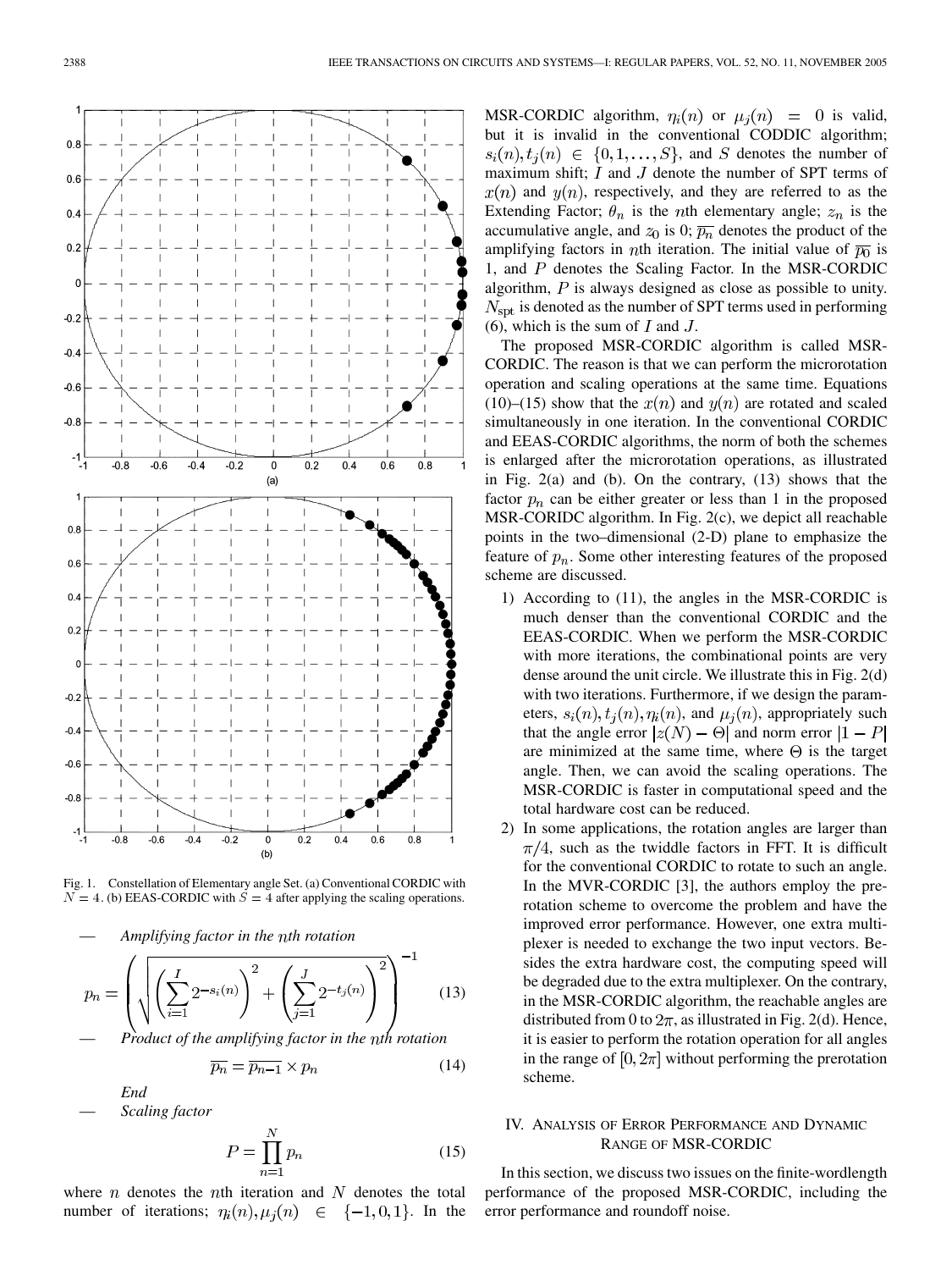

Fig. 2. Constellation of reachable points under the rotation process. (a) Conventional CORDIC with  $N = R_m = 4$ . (b) EEAS-CORDIC with maximum shift range  $S = 4$  and  $R_m = 2$ . (c) MSR-CORDIC with  $I = 2$ ,  $J = 1$ , and  $N = 1$ . (d) MSR-CORDIC with  $I = 2$ ,  $J = 1$ , and  $N = 2$  for  $1/3 \le \overline{P_n} \le 3$  with maximum shift range  $S = 4$ .

# *A. Error Performance Analysis*

To analyze the error performance, we define the error  $\varepsilon$  as the error distance between the ideal rotated point and the feasible rotated point. As shown in Fig. 3(a), we intend to rotate the point  $T$  to the target position, point  $A$ . Sometimes, it is impossible to reach the target point  $A$  with the innate constraint of the CORDIC algorithms. In practical VLSI implementations, we will also encounter the fixed-point impairment, which makes point  $A$  more unreachable. In such conditions, we must replace point  $A$  by another feasible point  $B$ . Assume that point  $B$  is closest to point A, then the error  $\varepsilon$  is equal to  $\Delta l'$ . Without loss of generality, we assume the length  $\overline{OT}$  to be unity for

the simplicity of analysis. When the angle  $\Delta\theta$  is very small, we have

$$
\Delta l'^2 = \overline{OA}^2 + \overline{OB}^2 - 2\overline{OA} \times \overline{OB} \cos(\Delta \theta)
$$
  
= 1 + (1 + \Delta l)^2 - 2 \times 1 \times (1 + \Delta l) \times \sqrt{1 - \sin^2(\Delta \theta)}  

$$
\approx \Delta l^2 + \Delta \theta^2
$$
 (16)

where  $\Delta l = \overline{BC}$ . Equation (16) shows the interesting fact that the error in angle  $\Delta\theta$  and the norm error  $\Delta l$  have the same order on the degradation of the error performance. Hence, we must make the same effort to minimize both errors.

*Lemma 1:* To reduce the error, the angle and norm errors should be minimized at the same time.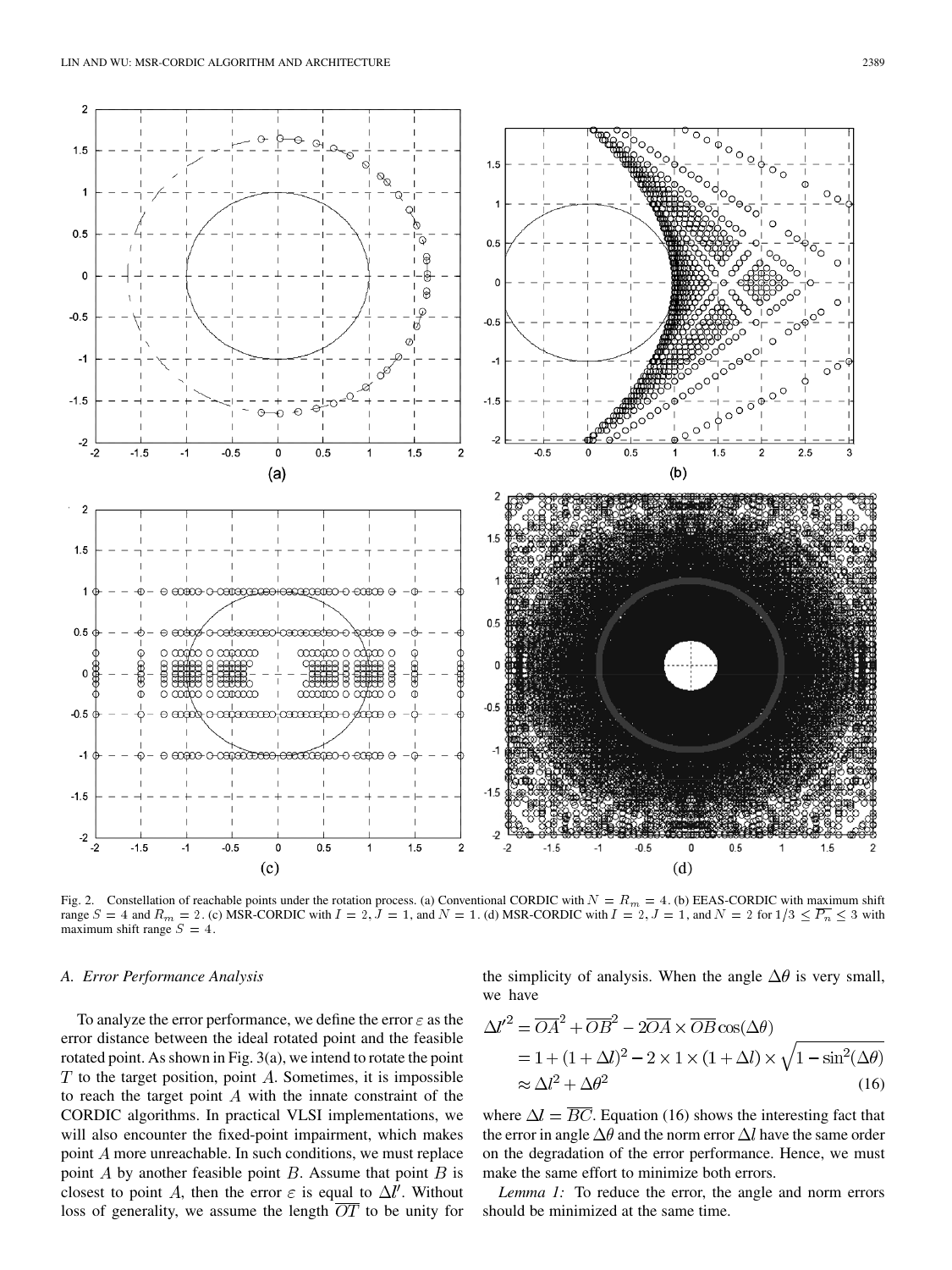

Fig. 3. The error performance analysis and the cause of its degradation. (a) Angle errors and norm errors that cause the error performance. (b) Degradation of error performance caused by the greedy search.

In Fig. 3(b), let both point  $D$  and point  $B$  be feasible points. In general, both points are very close to point  $A$ . So we can have three assumptions.

- A1) Both angles  $\Delta \phi$  and  $\Delta \theta$  are very small.
- B1) Both the lengths  $\overline{B'B}$  and  $\overline{D'D}$  are very short.
- A3) Without lose of generality, let  $\Delta \phi < \Delta \theta$ .

Based on these assumptions, we have

$$
\varepsilon = \min\{(\overline{B'B}^2 + \Delta\theta^2), (\overline{D'D}^2 + \Delta\phi^2)\}.
$$
 (17)

However, in the CORDIC algorithms [[3\]](#page-11-0), [[5\]](#page-11-0), the greedy algorithms are used to minimize the angle error  $\Delta\theta$ . Therefore, point  $D$  will be always chosen as a result of the assumption  $(A3)$ , even though point  $B$  has smaller error than point  $D$ . That is

$$
(\overline{B'B}^2 + \Delta\theta^2) < (\overline{D'D}^2 + \Delta\phi^2). \tag{18}
$$

Q.E.D.

#### *B. Roundoff Noise Analysis*

In DSP systems, signals must be quantized and represented in fixed wordlength. A limited wordlength will result in the roundoff noise and degradation of the SQNR performance. There is no doubt that the larger dynamic range of signals will cause more severe roundoff noise. One trivial solution to the problem is to make use of larger wordlength; however, this will reduce the computational speed. On the other hand, if we implement with shorter wordlength, we will suffer from the danger of overflow. Therefore, in the rotation operation, it is better to make the norm variations as small as possible in each iteration.

*1) Theoretical Analysis:* To analyze the effect of the scaling factor on roundoff noise, we define the amplitude of the input signal  $\rho_s$ . It satisfies

$$
-2^{W_a} \le \rho_s \le 2^{W_b} - 1, \qquad \text{for } W_a, W_b \ge 0
$$
  

$$
W_{\text{max}} = \max\{W_a, W_b\}
$$
 (19)

where  $2^{W_a}$  and  $2^{W_b}$  denote the lower bound and upper bound of the input signals, respectively.  $2^{W_{\text{max}}}$  represents the upper bound of the absolute amplitude of the input signal. If the quantization level is,  $\{ \ldots, 2^1, -2^0, 0, 2^0, 2^1, \ldots \}, (W_{\text{max}} + 1)$ is the minimum wordlength required to express the signal.

In the quantization process, both the overflow and quantization noise need to be considered; the quantization noise reduces the error performance, whereas the overflow probably causes an *incorrect* result. Hence, we have to minimize the quantization error under the overflow-free constraint. When the signal is expressed in signed-digital representation with a fixed wordlength  $W$ , the quantization levels are  $\{-2^{W-1-i}, \ldots, -2^{-i+1}, -2^{-i}, 0, 2^{-i}, 2^{-i+1}, \ldots, 2^{W-1-i}\},$ where  $i$  is the number of fractional digits. To avoid overflow, the following constraint must be satisfied:

$$
2^{W_{\max}} \le 2^{W-1-i}.\tag{20}
$$

Assume that the roundoff noise  $e_n$  is uniformly distributed, wide-sense stationary, and uncorrelated with other signals. Based on the quantization levels, the range of  $e_n$  is in the range of  $(-2^{-i-1}, 2^{-i-1})$ . Then, the variance of roundoff noise can be written as

$$
\sigma_{e_n}^2 = \frac{V_{\text{LSB}}^2}{12} \tag{21}
$$

where  $V_{\text{LSB}} = 2^{-i}$  denotes the weight of the least significant bit. From (21), the variance of roundoff noise is proportional to  $V_{\rm LSB}^2$ . Hence, to minimize the quantization noise is to minimize  $V_{\rm LSB}$ . It can be easily shown that the optimal quantization levels are

$$
\{-2^{W_{\text{max}}} = -2^{W-1-i}, \dots, -2^{-i+1}, -2^{-i}, 0, 2^{-i} 2^{-i+1}, \dots 2^{W-1-i} = 2^{W_{\text{max}}} \}. (22)
$$

Next, we discuss the scaling effect for two different cases ( $P_n \ge$ 1 and  $P_n \leq 1$ ).

A) Case 1 [ $p_n \geq 1$  (denoted as  $p_{\text{upper}}$ )]:

Assume that  $1 \leq p_{\text{upper}} \leq 2^s$ , for  $s > 0$ , and the quantization levels are the same as (22). When the rotation or scaling operations are performed, we need extra  $s$  bits to avoid the overflow. The practical method is to change the scale of quantization levels by  $P_{\text{upper}}$  times. Based on (21), the roundoff noise will be amplified by  $p_{\text{upper}}^2$ ; equivalently, the SQNR is reduced to  $1/p_{\text{upper}}^2$  times of the old value.

B) Case 2 [ $p_n \leq 1$  (denoted as  $p_{\text{lower}}$ )]: In this case, let  $2^{-s} \leq p_{\text{lower}} \leq 1$ , for  $s > 0$ , and the input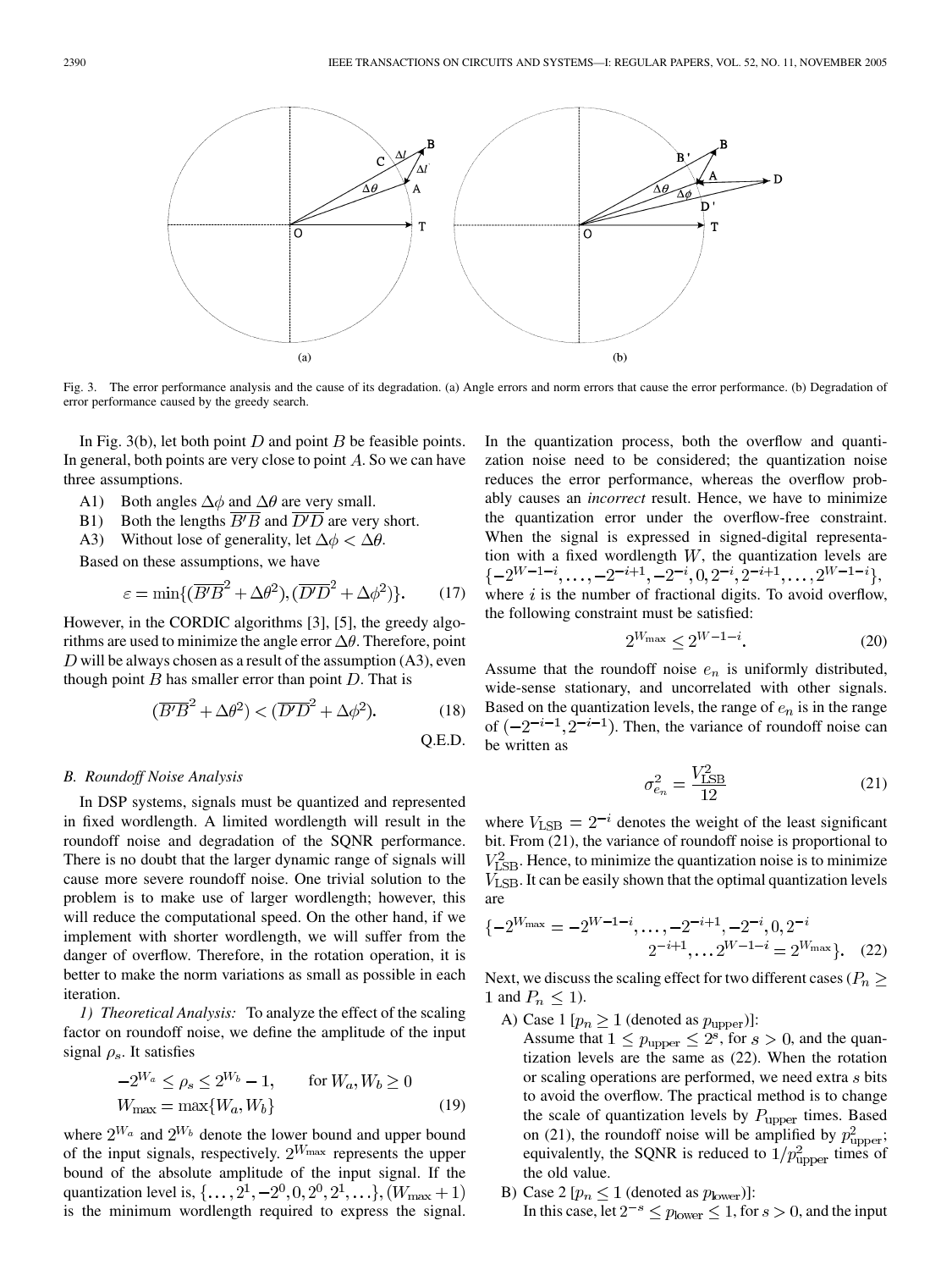

Fig. 4. The SONR performance comparison among the MSR-CORDIC family. (a) Normal MSR-CORDIC with  $I = 1$ ,  $J = 3$ . (b) Normal MSR-CORDIC with  $I = 2$ ,  $J = 2$ . (c) Generalized MSR-CORDIC with  $I + J = 4$ .

signal is quantized as in Case 1. The norm of the input vector must be moved to its original value in the last iteration. We cannot adopt a smaller quantization levels to reduce the roundoff noise nor reduce the wordlength to save the hardware cost. Otherwise, overflow may occur. Hence, the signal level is degraded as  $p_{\text{lower}}$  times as the old one, when the quantization levels are kept unchanged. In this case, the SQNR is also reduced by a factor of  $p_{\text{lower}}^2$ .

The above analyses show that the scaling factor will cause more severe roundoff noise in both cases  $p_n \geq 1$  and  $p_n \leq 1$ . That is,  $p_{\text{upper}}$  and  $p_{\text{lower}}$  amplify the same roundoff noise. We will use the result to adjust the scaling factors so as to control the roundoff noise.

*2) Searching Schemes of Roundoff Noise Reduction:* As aforementioned, the scaling factor plays an important role in affecting the roundoff noise. We will propose two schemes, Boundary Constraint and Best Candidate, to reduce the roundoff noise.

- 1) *Boundary Constraint:* In the MSR-CORDIC algorithm, one special feature is that the amplifying scaling factor  $P_n$  can be larger or less than 1. By utilizing the feature, the first proposed scheme is to limit the value of  $\overline{p_n}$ . Then, the maximum value (dynamic range) of signal can be predicted and controlled, and we can determine the minimum wordlength, and avoid the overflow. Furthermore, according to the analysis of Section IV–B-1, the best choice is to let lower bound  $p_{\text{lower}}$  and upper bound  $p_{\text{upper}}$  of the scaling factor,  $\overline{p_n}$ , equal to each derivatives; equivalently,  $p_{\text{lower}} = 1/p_{\text{upper}}$ .
- 2) *Best Candidate:* When multiplying all the parameters  $s_i(n)$  and  $t_i(n)$  by one constant k, the norm of the rotational vector is scaled by  $k$  times. However, the rotation angle remains unchanged. This is due to some different sets of CORDIC parameters can generate the same angle but with different norms. To alleviate the impairment of roundoff noise, we can select one particular parameter set, which genetates the amplifying scaling factor  $\overline{p_n}$ under the boundary constraint and with the least roundoff noise.

# V. SIMULATION COMPARISONS AND RESULTS

In this section, we will conduct computer simulations to show the effectiveness of the proposed schemes. The measurement of error performance is the averaged SNQR, which is obtained based on the ensemble average of 512 angles from  $(\pi/1024)$  to  $(\pi/4)$  with equal space. The optimal design parameters are obtained by employing exhaustive searching method for all design cases.

# *A. SQNR Performance Analysis Among the MSR-CORDIC Family With*  $N_{\rm spt} = 4$

In this simulation, we compare different types of MSR-CORDIC with  $N_{\rm spt}$  = 4. The parameters  $(I, J)$  can be  $(1, 3) = (3, 1)$  and  $(2, 2)$ . We remove sets  $(0, 4)$  and  $(4, 0)$ , because they can only be used for the scaling operation. The MSR-CORDIC with the parameters  $(I, J) = (1, 3), (3, 1),$ or  $(2,2)$  denotes the normal MSR-CORDIC. The generalized MSR-CORDIC means that  $(I, J)$  just satisfies  $I + J = 4$  as shown in Fig. 4. As expected, the generalized MSR-CORDIC has the best error performance at the cost of 4 extra switches (to be discussed in Section VI-A).

It is interesting to note that the SQNR in Case (b) is better than Case (a), even though they have the same hardware complexity. To explain this, we use a fixed wordlength  $N(>3)$  as an example. In case (b), the number  $x(n + 1)$  is the sum of  $x(n)$ and  $y(n)$  multiplied by a constant. Both two multipliers are expressed by two SPT terms. On the other hand, in Case (a) the multipliers of  $x(n)$  and  $y(n)$  are expressed by one and three SPT terms  $(I = 1, J = 3)$ . It may cause more errors when we try to express one number in wordlength  $W$  by using insufficient SPT terms. Especially, the error is more severe in the presentation of less SPT terms. Hence, Case (b) enhances the SQNR performance than Case (a). From this viewpoint, we should implement the MSR-CORDIC of Case (b) rather than Case (a). Below is a guideline to determine  $I$  and  $J$  in MSR-CORDIC implementations.

- a) Both I and J are equal to  $N_{\rm spt}/2$ , when  $N_{\rm spt}$  is even.
- b)  $I = (N_{\text{spt}} + 1)/2$ , and  $J = I 1$ , when  $N_{\text{spt}}$  is odd.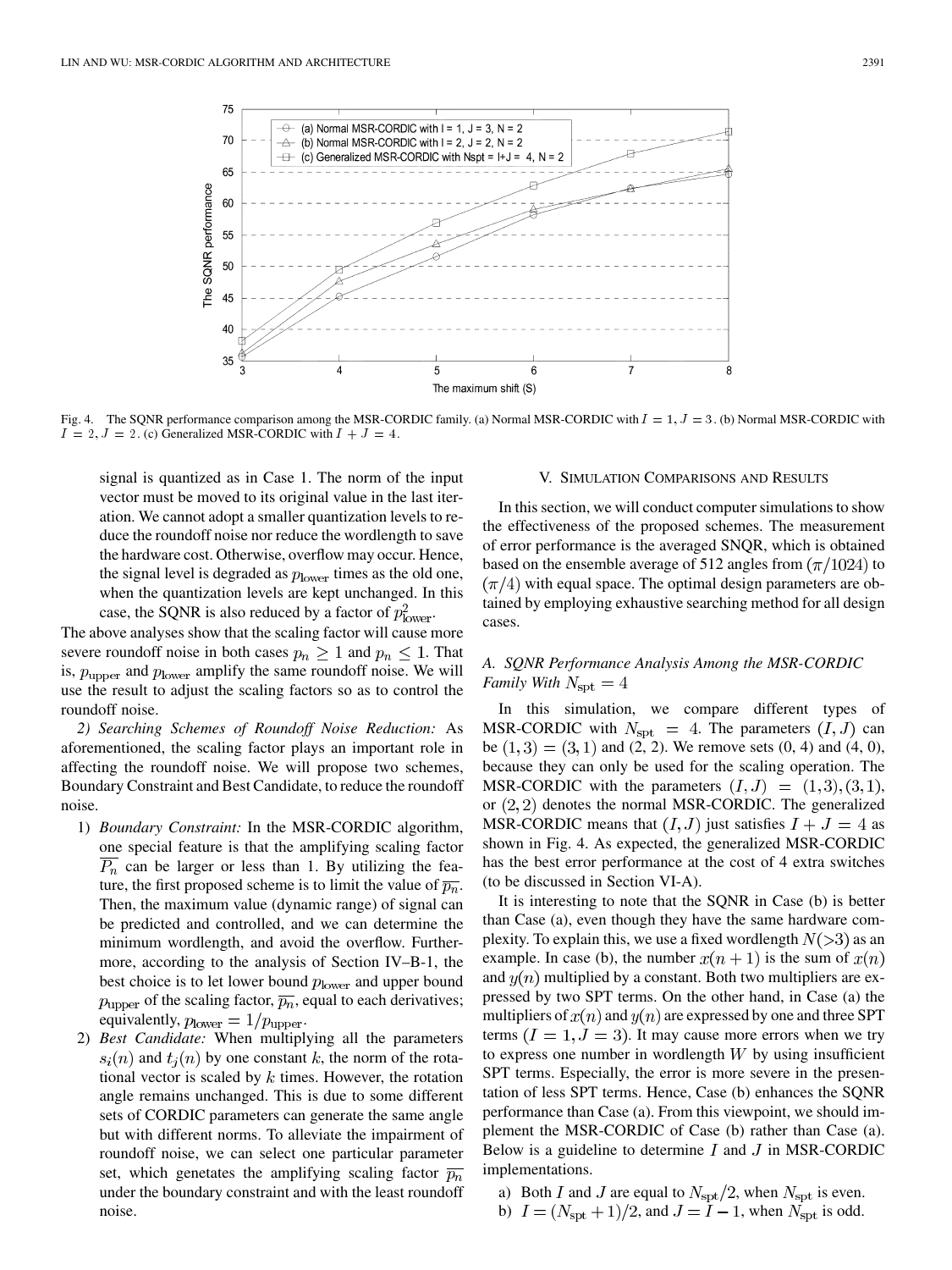

Fig. 5. SQNR comparison between MSR-CORDIC and the EEAS-CORDIC.



Fig. 6. Analysis of SQNR variance among EEAS-CORDIC and the MSR-CORDIC.

## *B. Comparison of SQNR Variance*

The mean of SQNR is a good index to compare the error performance, and it indicates the first-order statistical property of the error distribution. Furthermore, we also investigate the second-order statistical property, the variance of SQNR, in our analysis. Fig. 5 shows their SQNR performance, and the variance is normalized as

$$
\sigma_{\text{SQNR}}^2 = \frac{\text{Var(SQNR)}}{\text{mean(SQNR)}}.
$$
\n(23)

We perform two sets of experiments for EEAS-CORDIC and MSR-CORDIC, respectively. For the fair comparison, both sets have the similar SQNR mean values. The simulation result shows that the error distribution becomes smaller as the mean of SQNR becomes higher.

Fig. 6 shows that the MSR-CORDIC has better second-order statistical property than the EEAS-CORDIC in cases (a-b) and (c-e). Another interesting fast is that a different kind of MSR-CORDIC has nearly the same variance, as shown in Cases (d) and (e). That implies that the MSR-CORDIC algorithm is less sensitive to the kinds of MSR-CORDIC architecture with similar SQNR performance.

## *C. Roundoff Noise Impairment of the Scaling Factor*

In the VLSI design flow, one important step is the fixed-point simulation, which assists the designer to determine the required wordlength. If the wordlength is overdetermined, we will suffer from higher cost and slower computational speed. However, we

will degrade the SQNR performance or encounter the overflow if the wordlength is too short. To avoid both cases, we will check the scaling factor, and see it relationship between SQNR performance and the dynamic range.

In the conventional CORDIC algorithm with eight iterations of microrotation, the norm is amplified by 1.6468. In both MVR-CORDIC and EEAS-CORDIC algorithms, the scaling factors are not fixed, and the norm is changed larger in each iteration. With the amplification, both the aforementioned CORDIC algorithms will cause roundoff noise more seriously. However, the scaling factor  $\overline{p_n}$  in the proposed MSR-CORIDC algorithm can be designed to be either greater or less than 1. According to the theoretical analysis in Section IV-B-1,  $p_{\text{lower}}$  is set to  $1/p_{\text{upper}}$ . In Fig. 7, the parameters in Case (a) and (b) are  $N_{\rm spt} = 3, N =$ 3, and  $N_{\text{spt}} = 4, N = 2$ , respectively. As shown in Fig. 7(a) and (b), the SQNR performance saturates as  $p_{\text{upper}}$  is close to 1.5. Hence, our proposed algorithm can design to suffer from the least impairment of roundoff noise.

## VI. VLSI ARCHITECTURE OF MSR-CORDIC

In this section, we illustrate the generalized VLSI structure of the MSR-CORDIC algorithm, and employ the configurabledata-path scheme to enhance the SQNR performance.

## *A. Normal MSR-CORDIC Structure*

First, we reformulate (10) as

$$
x(n) = \sum_{i=1}^{I} \eta_i(n) 2^{-s_i(n)} x(n-1)
$$
  
\n
$$
-\sum_{j=1}^{J} \mu_j(n) 2^{-t_j(n)} y(n-1)
$$
(24)  
\n
$$
y(n) = \sum_{j=1}^{J} \mu_j(n) 2^{-t_j(n)} x(n-1)
$$
  
\n
$$
+\sum_{j=1}^{I} \eta_i(n) 2^{-s_i(n)} y(n-1).
$$
(25)

In (24) and (25), both  $x(n)$  and  $y(n)$  are linear combinations of their prior  $x(n - 1)$  and  $y(n - 1)$  values. All the coefficients of  $x(n)$  and  $y(n)$  are the sum of power of two and can be implemented by shift operations. Therefore, two Barrel Shifter Arrays (BSAs) can be used to perform these shift operations. The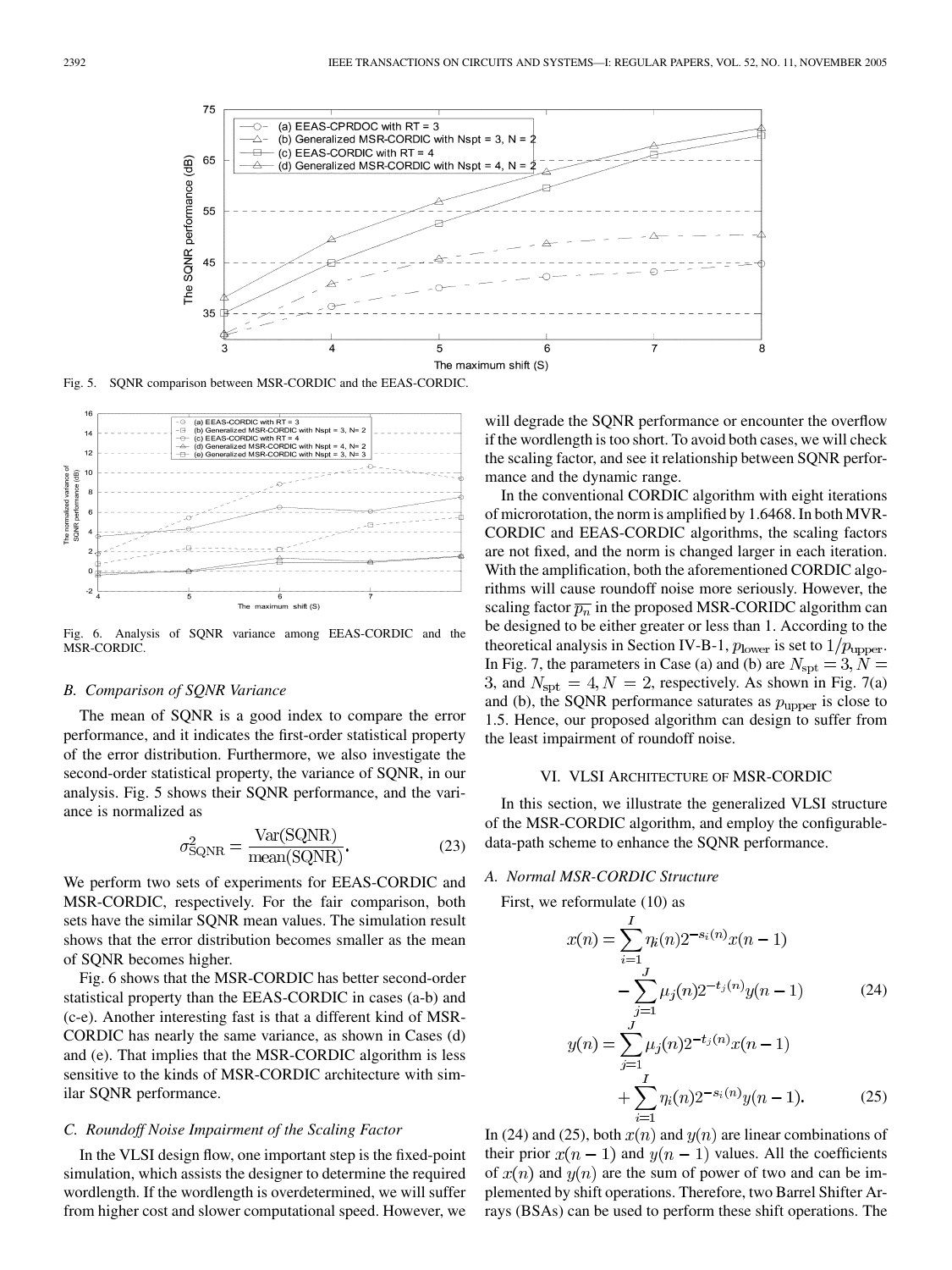| Type                                     |          | J              | Equation                                                                                                                                                                                           |  |  |  |
|------------------------------------------|----------|----------------|----------------------------------------------------------------------------------------------------------------------------------------------------------------------------------------------------|--|--|--|
| (Scaling Type)                           | 3        | $\Omega$       | $x(n) = \eta_1(n)2^{-s_1(n)} x(n-1) + \eta_2(n)2^{-s_2(n)} x(n-1) + \eta_3(n)2^{-s_3(n)} x(n-1)$<br>$y(n) = \eta_1(n)2^{-s_1(n)}y(n-1) + \eta_2(n)2^{-s_2(n)}y(n-1) + \eta_3(n)2^{-s_3(n)}y(n-1)$  |  |  |  |
| П<br>(Normal type)                       | 2        |                | $x(n) = \eta_1(n)2^{-s_1(n)}x(n-1) + \eta_2(n)2^{-s_2(n)}x(n-1) - \mu_1(n)2^{-t_1(n)}y(n-1)$<br>$y(n) = \mu_1(n) 2^{-t_1(n)} x(n-1) + \eta_1(n) 2^{-s_1(n)} y(n-1) + \eta_2(n) 2^{-s_2(n)} y(n-1)$ |  |  |  |
| Ш<br>(Normal type)                       |          | $\overline{c}$ | $x(n) = \eta_1(n)2^{-s_1(n)}x(n-1) - \mu_1(n)2^{-t_1(n)}y(n-1) - \mu_2(n)2^{-t_2(n)}y(n-1)$<br>$y(n) = \mu_1(n) 2^{-t_1(n)} x(n-1) + \mu_2(n) 2^{-t_2(n)} x(n-1) + \eta_1(n) 2^{-s_1(n)} y(n-1)$   |  |  |  |
| <b>IV</b><br>(Exchange-Scaling)<br>Type) | $\theta$ | 3              | $x(n) = -\mu_1(n)2^{-t_1(n)} y(n-1) - \mu_2(n)2^{-t_2(n)} y(n-1) - \mu_3(n)2^{-t_3(n)} y(n-1)$<br>$y(n) = \mu_1(n)2^{-t_1(n)}x(n-1) + \mu_2(n)2^{-t_2(n)}x(n-1) + \mu_3(n)2^{-t_3(n)}x(n-1)$       |  |  |  |

TABLE II FOUR TYPES IN MSR-CORDIC WITH  $N_{\text{spt}} = I + J = 3$ 



Fig. 7. Relationship between SQNR performance and scaling factors of the upper bound,  $p_{\text{upper}}$ , in the generalized MSR-CORDIC. (a)  $N_{\text{spr}} = 3$  and  $N = 3$ . (b)  $N_{\rm spt} = 4$  and  $N = 2$ .

number of output signals from each BSA is  $N_{\text{spt}}$ . To sum the output signals,  $2(N_{\rm spt}-1)$  add/subtract operations must be performed. That is,  $2(N_{\rm spt} - 1)$  adders/subtractors are necessary and sufficient to finish the process in one clock cycle.

To show the normal structure of the MSR-CORDIC, we take  $N_{\text{spt}} = 3$ . In this example, the sum of  $x(n)$  and  $y(n)$  consists of four different types, as listed in Table II.

- A) *Scaling Type* (Type I):  $x(n)$  and  $y(n)$  are the sum of the shifted version of their each preceding value,  $x(n-1)$  and  $y(n-1)$ . The operation is the same as the scaling operation in the EEAS-CORDIC.
- B) *Exchange-Scaling Type* (Type IV): In this type,  $x(n)$  and  $y(n)$  are the sum of the shifted version of their each preceding value,  $y(n - 1)$  and  $x(n - 1)$ . That is, this type operation induces a rotation of angle  $\pi/2$ . The operation in this type is similar to the prerotation scheme in the EEAS-CORDIC.

C) *Normal Type* (Other Types): Note that it is impossible to use only the Scaling Type and/or Exchange-Scaling Type to implement the rotation circuits. The reason is that they perform only the scaling operation at fixed rotation angles  $0, \pm \pi/2$  and  $\pi$ . Hence, we can use only Types II and III to construct the rotation circuits.

All normal types of the MSR-CORDIC can be used to implement the rotation circuits, and the hardware cost and computational speed are the same. However, they have different SQNR performances. We have shown how to determine  $I$  and J with a given number  $N_{\text{spt}}$  by using the simulations in Section V-A. Fig. 8 illustrates the structure of Type II for the normal MSR-CORDIC. The Control Unit is in charge of controlling BSAs and adders/subtractors.

#### *B. Universal Architecture of the MSR-CORDIC*

The MSR-CORDIC can be seen as a universal vector rotational CORDIC Engine. Take the MVR-CORDIC and EEAS-CORDIC for example. When  $s_0 = 0$  and  $\mu_0 = 1$  in Type II of Table II, the MSR-CORDIC is equivalent to the EEAS-CORDIC. Furthermore, when  $s_1 = \mu_0 = 1$  and  $\mu_1 = 1$ , the MSR-CORDIC is reduced to MVR-CORDIC. Therefore, the proposed MSR-CORDIC can be considered as a more generalized CORDIC engine.

#### *C. Generalized MSR-CORDIC Structure*

In all normal types of MSR-CORDIC structure, the number of the output signals from two BSAs is the same. Therefore, the architecture is the same among them, except the data-path of BSA output signals. If we employ the switches to control the output signals,  $x(n)$  can be the sum of I-shifted versions of  $x(n-1)$  and J-shifted versions of  $y(n-1); y(n)$  can be the sum of J-shifted versions of  $x(n - 1)$  and I-shifted versions of  $y(n-1)$ ; and  $(I, J)$  satisfies  $I + J = N<sub>spt</sub>$ . We call it the generalized MSR-CORDIC structures [illustrated in Fig. 9(a)]. The Control Unit is in charge of controlling BSAs, switches, and adders/subtractors. Three extra switches are used to control the output signal of two BSAs based on the signal from the controller. Fig. 9(b) shows the complete data-paths, which operates in Type II and Fig. 9(c) shows the operation of switches.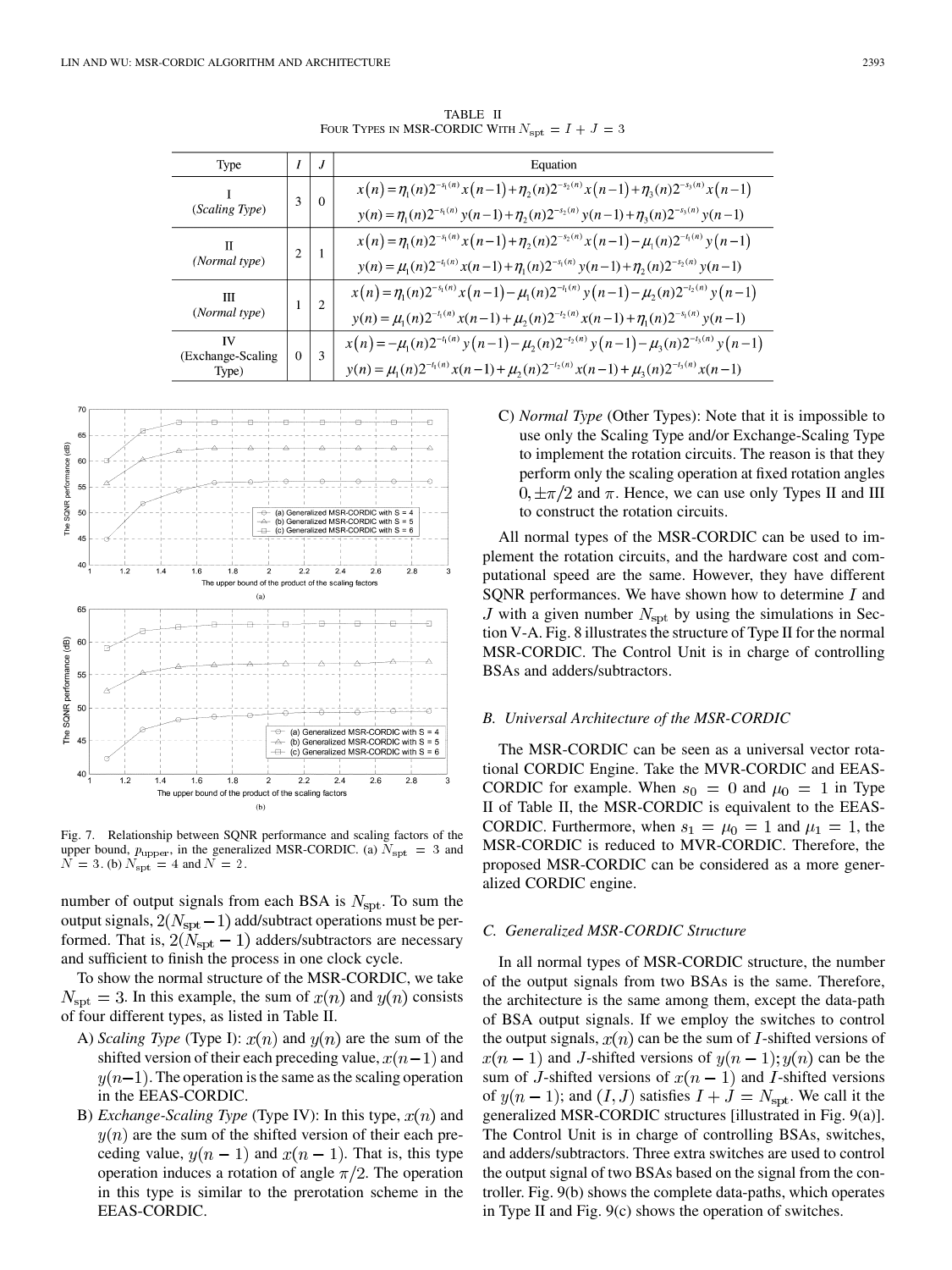TABLE III ROM SIZE FOR EACH ANGLE IN THE MSR-CORDIC STRUCTURE WITH  $N_{\rm spt} = 3$  and  $S = 6$ . (UNIT = BITS)

| Type                           | Generalized MSR-CORDIC       | Normal MSR-CORDIC               |  |  |
|--------------------------------|------------------------------|---------------------------------|--|--|
| Bits of Coefficients $S_i$     | $log_2(S)$                   | $log_2(S)$                      |  |  |
| Bits of Coefficients $\mu_i$   |                              |                                 |  |  |
| Control Signal for Each Switch |                              | O                               |  |  |
| Total                          | $N_{spt}$ *( $log_2(S)$ + 3) | $N_{\rm spt}$ *( $log_2(S)$ +2) |  |  |



Fig. 8. Normal type (Type II, III) MSR-CORDIC iterative structure with  $I =$  $2, J = 1.$ 

## *D. ROM Size of the MSR-CORDIC*

When hardware cost is concerned, we may employ the iterative VLSI structure to perform the rotation operation in our proposed algorithm. From (10), the MSR-CORDIC requires  $2(N_{\rm spt}-1)$  adders/subtrators and 2 BSAs in each iteration (or in one MSR-CORDIC module). The control signals, including  $\eta_i(n), \mu_i(n), s_i(n), t_i(n)$ , and the switch control signals, need to be calculated in advance and stored in the ROM. In the normal MSR-CORDIC structure, the data-path is fixed, so the switch control signal is not required, which leads to a smaller ROM size. Taking the aforementioned MSR-CORDIC with  $N_{\text{spt}} = 3$ and  $S = 6$  for example; the bits to store each parameter,  $\{\eta_i(n), \mu_j(n)\}\in \{-1,0,1\}, \{s_i(n), t_j(n)\}\in \{0,1,\ldots,6\}$ are 2 and 3, respectively. One bit is needed for the switch control signal in the generalized type, but it is not necessary in any normal type. For each iteration, the ROM size for the generalized and normal type are  $(\log_2(S) + 3)N_{\rm spt}$  and  $(\log_2(S) + 2)N_{\rm spt}$ bits, respectively. We summarize the ROM size in Table III.

# *E. Unfolded Architecture of the MSR-CORDIC for High-Speed Applications*

For high-speed rotational operations, we can unfold the iterative implementation of Fig. 9 to obtain the unfolded parallel structure as depicted in Fig. 10. It is composed of an  $N$ -cascaded basic MSR-CORDIC rotator. Each rotator performs one microrotation-scaling as defined in (10). The MSR-CORDIC architecture is very regular and modular. It is very VLSI-friendly, and can be easily implemented in pipeline and parallel. For the requirement of a very high computational speed, each rotation operation can employ one copy of the MSR-CORDIC rotation circuit to accelerate the computing speed. For example, in a



Fig. 9. (a) Generalized MSR-CORDIC iterative structure with  $N_{\rm spt} = 3$ . (b) Data-Path of BSA output signals in case II. (c) Operation of the  $2 \times 2$  switching box.

CORDIC-based orthogonal IIR digital lattice filters design [[24\]](#page-11-0), the rotational angles can be designed by the method of filter design to satisfy the required specification. Then, we can appropriately apply each MSR-CORDIC rotator to perform an angle in the designed lattice filter. Moreover, due to the fixed rotation angles, the BASs, switches, Control Unit, and ROM can be eliminated. Therefore, we only need few adders/subtractors to implement this filter.

## *F. Application of the MSR-CORDIC to 16-Point FFT Twiddle Factor Design*

In [\[29](#page-11-0)], we have demonstrated the use of MSR-CORDIC in performing twiddle factor operations of FFT processors. To see thedetailsoftheMSR-CORDIC,welisttheparametersoftwiddle factor angles of a 16-point FFT in Table IV. The parameters of the generalized MSR-CORDIC is  $I + J = 3, N = 3$ , and  $S = 16$ .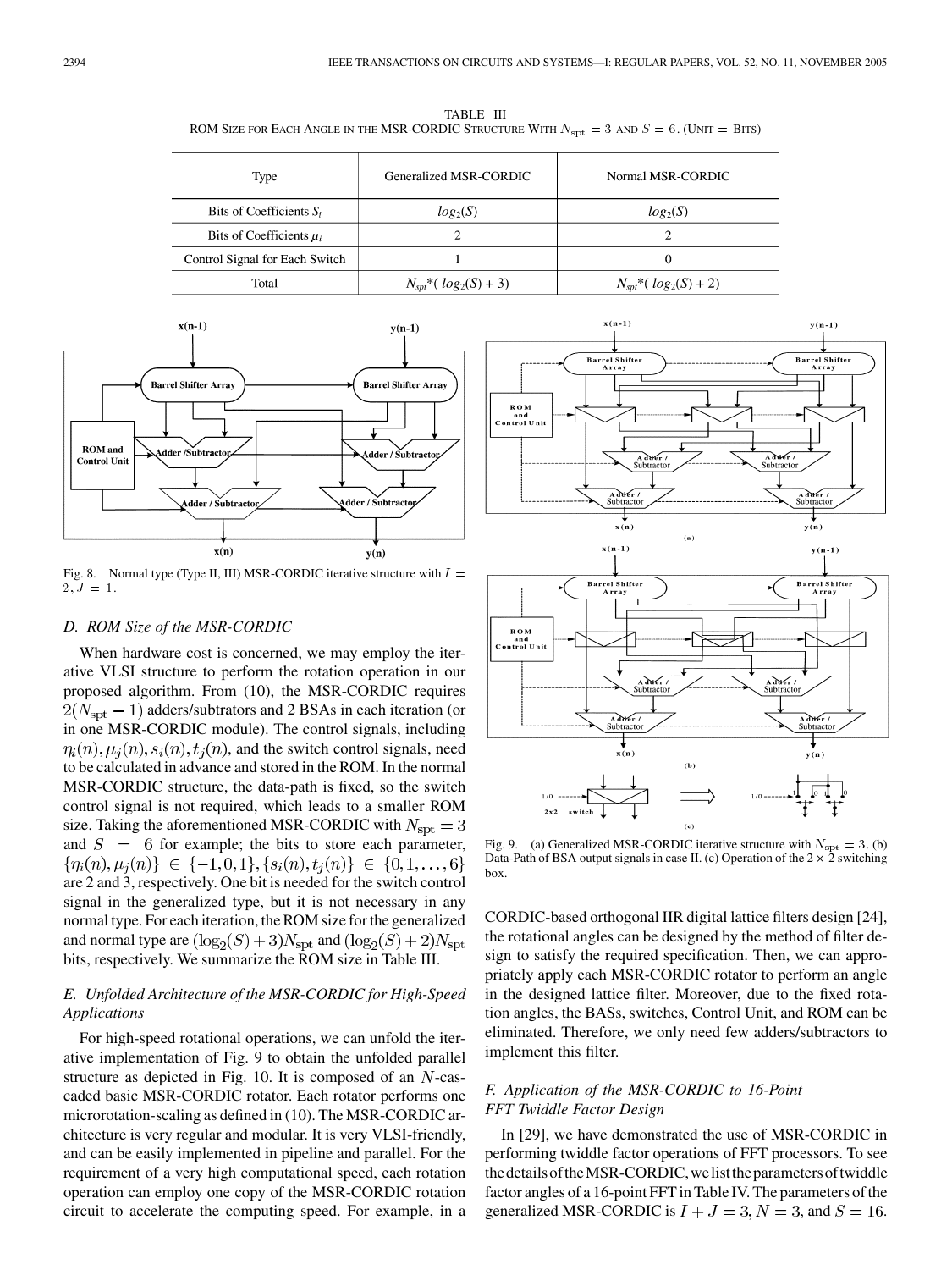|           | $x(n=3)$                        |                                        |                                   |       |  |  |
|-----------|---------------------------------|----------------------------------------|-----------------------------------|-------|--|--|
| Θ         | Iteration $1(n=0)$              | Iteration $2(n=1)$                     | Iteration $3(n=2)$                | (dB)  |  |  |
| $\Omega$  | x(n)                            | x(n)                                   | x(n)                              |       |  |  |
| $\pi/16$  | $(1-2^{-7})x(n) - (2^{-4})y(n)$ | $x(n) - (2^{-7} + 2^{-10})y(n)$        | $(1-2^{-9})x(n) - (2^{-3})y(n)$   | 85.1  |  |  |
| $2\pi/16$ | $(2^{-1})x(n)-(-1+2^{-3})y(n)$  | $(2^{-3})x(n) - (1-2^{-6})y(n)$        | $x(n) - (-2^{-13} - 2^{-16})y(n)$ | 112.1 |  |  |
| $3\pi/16$ | $(1-2^{-9})x(n) - (2^{-3})y(n)$ | $(1-2^{-9})x(n) - (2^{-1})y(n)$        | $(1-2^{-3}+2^{-6})x(n)$           | 92.8  |  |  |
| $4\pi/16$ | $x(n) - (1-2^{-15})y(n)$        | $(1-2^{-2}-2^{-9})x(n)$                | $(1-2^{-4}+2^{-7})x(n)$           | 89.7  |  |  |
| $5\pi/16$ | $(1-2^{-9})x(n)-(-2^{-3})y(n)$  | $(2^{-1})x(n) - (1-2^{-9})y(n)$        | $(1-2^{-3}+2^{-6})x(n)$           | 92.8  |  |  |
| $6\pi/16$ | $(2^{-1})x(n) - (1-2^{-3})y(n)$ | $(1-2^{-6})x(n) - (2^{-3})y(n)$        | $x(n) - (2^{-13} + 2^{-16})y(n)$  | 112.1 |  |  |
| $7\pi/16$ | $(1-2^{-7})x(n)-(-2^{-4})y(n)$  | $\left(2^{-7}+2^{-10}\right)x(n)-y(n)$ | $(1-2^{-9})x(n)-(-2^{-3})y(n)$    | 85.1  |  |  |
| $\pi/2$   | x(n)                            | x(n)                                   | $-y(n)$                           |       |  |  |

TABLE IV PARAMETERS OF TWIDDLE FACTOR ANGLES OF THE GENERALIZED MSR-CORDIC WITH  $I + J = 3$ ,  $N = 3$ , and  $S = 16$  for the Twiddle FACTOR OPERATIONS OF A 16 POINT-FFT

TABLE V COMPARISON OF EXISTING ALGORITHMS PERFORMING VECTOR ROTATION IN 2-D PLANE, WHERE WORDLENGTH (W) IS 16

|                                                                            | Hardware<br>Required         | FA<br>Count | Latency                   | Latency<br>$1T_{CSA} = 9T_{FA}$ | T X A  | <b>SONR</b><br>Performance<br>in dB |
|----------------------------------------------------------------------------|------------------------------|-------------|---------------------------|---------------------------------|--------|-------------------------------------|
| Direct Implementation                                                      | 4 multipliers<br>+ 3 Adders  | 1.072       | $17T_{FA}$<br>$+1T_{CSA}$ | $26 T_{FA}$                     | 27,872 | 98.7                                |
| Booth-Encoded<br>Multiplier                                                | 4 multipliers<br>$+3$ Adders | 592         | $9T_{FA}$<br>$+1T_{CSA}$  | 18 $T_{FA}$                     | 10.656 | 96.3                                |
| <b>Conventional CORDIC</b><br>Algorithm                                    | 83 Adders<br>(Average)       | 1,328       | $40T_{FA}$<br>$+1T_{CSA}$ | 49 $T_{FA}$                     | 65,072 | 97.4                                |
| Angle Recoding Technique<br>$(Rm = 6, Rs = 6)$ [18]                        | 47<br>Adders                 | 752         | $22T_{FA}$<br>$+1T_{CSA}$ | 31 $T_{FA}$                     | 23.312 | 93.3                                |
| CORDIC Algorithm [25]                                                      | 63<br>Adders                 | 1008        | $30T_{FA}$<br>$+1T_{CSA}$ | 39 $T_{FA}$                     | 39,312 | 96.3                                |
| Radix-4 CORDIC Algorithm<br>$[26-27]$                                      | 51 Adders<br>$(N = 4W/5)$    | 816         | $24T_{FA}$<br>$+1T_{CSA}$ | 33 $T_{FA}$                     | 26,928 | 96.7                                |
| EEAS-CORDIC Algorithm<br>$(R_m = 2, R_s = 2)$ [5]                          | 29<br>Adders                 | 464         | $10T_{FA}$<br>$+1T_{CSA}$ | 19 $T_{FA}$                     | 8,816  | 95.1                                |
| Proposed Generalized<br>MSR-CORDIC Algorithm<br>$(N_{\rm sn1} = 3, N = 3)$ | 21<br>Adders                 | 336         | $7T_{FA}$<br>$+1T_{CSA}$  | 16 $T_{FA}$                     | 5,376  | 90.0                                |



Fig. 10. Unfolded parallel VLSI structure of the MSR-CORDIC algorithm.

Note that Table IV only lists the part of  $x(n)$ . We can easily obtain  $y(n)$  from (10). Table IV shows that the iteration number of the MSR-CORDIC algorithm can be reduced to 3. As a result, we can significantly reduce the long latency as compared with the conventional CORDIC algorithms.

#### *G. Hardware Comparison With Existing CORDIC Algorithms*

In this section, we compare the MSR-CORDIC with existing rotational algorithms [[5\]](#page-11-0), [[18\]](#page-11-0), [[26\]](#page-11-0), [\[27](#page-11-0)], which perform the vector rotations in 2-D Plan. In Table V, we provide a commonly used comparison index  $(T*A)$ , which is a product of estimated area  $(A)$  and operation time  $(T)$ . In this table, FA denotes the Full Adder,  $T_{FA}$  denotes the delay introduced by a single full adder, and  $T_{\text{CSA}}$  denotes the delay of Carry Select Adder (CSA).

To give a fair comparison, we employ the Carry-Save Adder (CSA) scheme in all CORDIC architectures, and perform vector merge with carry select adder at the last stage. As can be seen in Table V, the proposed MSR-CORDIC algorithm requires the smallest  $T \ast A$  among all the rotational algorithms.

In summary, Direct Implementation, Booth-Encoded Multiplier, EEAS-CORDIC, Angle Recoding [[18\]](#page-11-0), CORDIC algorithm [[25\]](#page-11-0), and MSR-CORDIC are employed to applications such as FFT, DCT, and lattice filters, where the rotational angles are known in advance. All these rotational circuits except Angle Recoding [[18\]](#page-11-0) use the same hardware module to process all rotational angles. In Angle Recoding [[18\]](#page-11-0), the required iteration number of each angle is different. This makes it is necessary to implement in the worse case for parallel implementations. On the contrary, the conventional CORDIC and radix-4 CORDIC algorithm [[26\]](#page-11-0), [\[27\]](#page-11-0) can be applied to applications, which require vector rotational mode or angle accumulation mode. In addition, radix-4 requires extra hardware to process in the angle accumulation mode. Another advantage of the MSR-CORDIC is the very low hardware complexity. The vector rotation can be accomplished with only 20 adders/subtractors of 16-bit